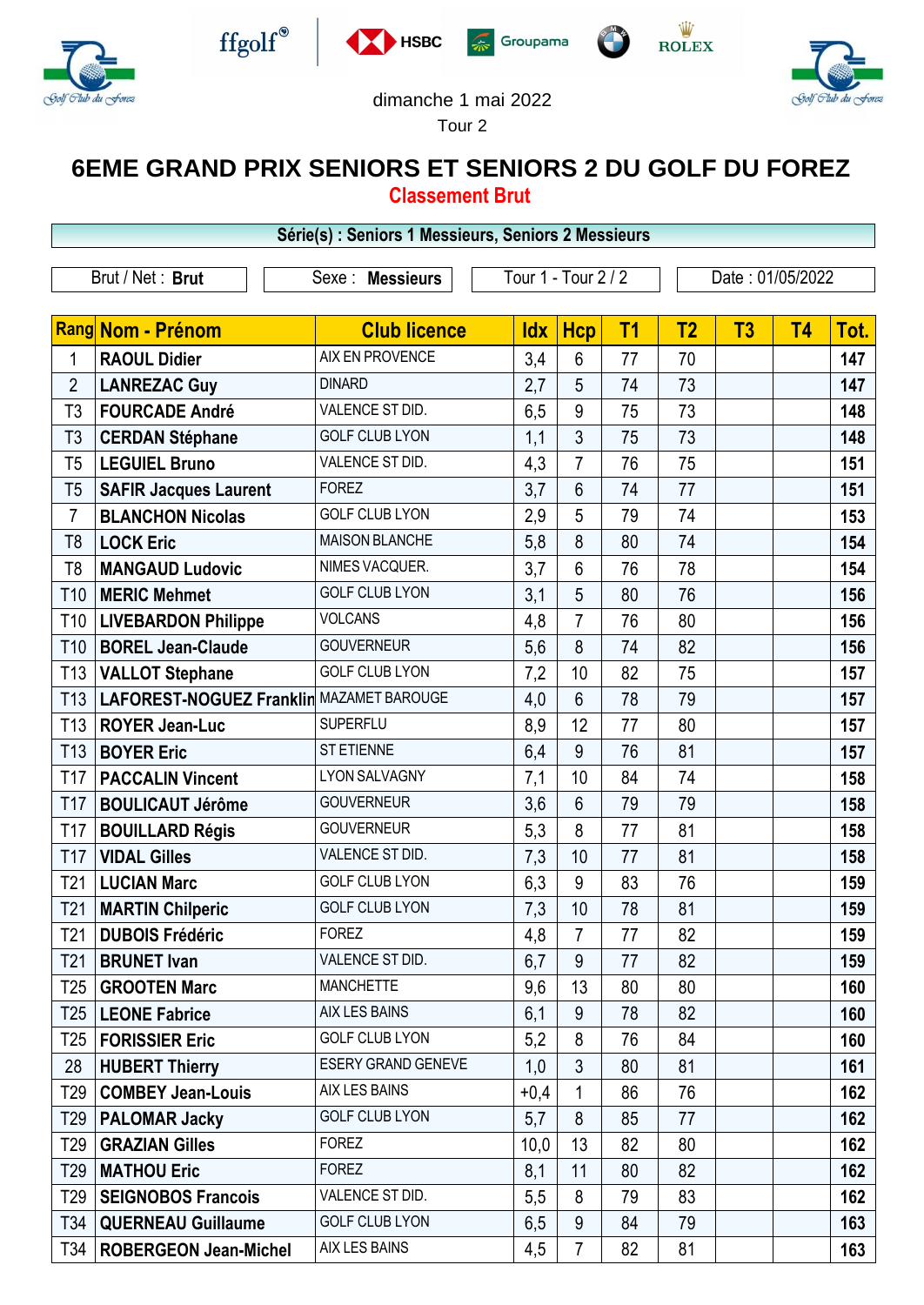|                 | Rang Nom - Prénom          | <b>Club licence</b>   | <b>Idx</b> | <b>Hcp</b>     | T <sub>1</sub> | T <sub>2</sub> | T <sub>3</sub> | <b>T4</b> | Tot. |
|-----------------|----------------------------|-----------------------|------------|----------------|----------------|----------------|----------------|-----------|------|
| T34             | <b>CHASTEL Jacques</b>     | <b>GOLF CLUB LYON</b> | 5,4        | 8              | 78             | 85             |                |           | 163  |
| T37             | <b>MATAUD Laurent</b>      | <b>VICHY</b>          | 6,8        | 9              | 86             | 79             |                |           | 165  |
| T37             | <b>GODARD Patrice</b>      | <b>RIOM</b>           | 7,5        | 10             | 85             | 80             |                |           | 165  |
| T37             | <b>KILTY Richard</b>       | <b>VOLCANS</b>        | 4,4        | $\overline{7}$ | 84             | 81             |                |           | 165  |
| T37             | <b>OLEKSIAK Jean-Louis</b> | <b>RIOM</b>           | 3,8        | $6\phantom{1}$ | 83             | 82             |                |           | 165  |
| T37             | <b>MOREAU Patrice</b>      | <b>MIONNAY</b>        | 7,4        | 10             | 83             | 82             |                |           | 165  |
| T37             | <b>BOUGHALEM Mohamed</b>   | <b>AIX LES BAINS</b>  | 5,0        | $\overline{7}$ | 80             | 85             |                |           | 165  |
| T43             | <b>DENIS Jean-Charles</b>  | <b>CHAMPLONG</b>      | 6,7        | 9              | 85             | 81             |                |           | 166  |
| T43             | <b>SENDAS José</b>         | VAL D'AUZON           | 7,3        | 10             | 84             | 82             |                |           | 166  |
| T43             | <b>GONZALEZ Alexandre</b>  | <b>GOLF CLUB LYON</b> | 7,7        | 10             | 84             | 82             |                |           | 166  |
| T43             | <b>BENOISTE Fréderic</b>   | MAZAMET BAROUGE       | 5,2        | 8              | 82             | 84             |                |           | 166  |
| T43             | <b>LOUGE Alain</b>         | VALENCE ST DID.       | 7,4        | 10             | 81             | 85             |                |           | 166  |
| T43             | <b>LAJOTTE Vincent</b>     | <b>GOLF CLUB LYON</b> | 6,8        | 9              | 81             | 85             |                |           | 166  |
| T43             | DREVON Alain               | <b>ETANGS</b>         | 8,1        | 11             | 81             | 85             |                |           | 166  |
| T43             | <b>DUTU Frédéric</b>       | <b>MIONNAY</b>        | 5,7        | 8              | 80             | 86             |                |           | 166  |
| T <sub>51</sub> | <b>GOLMARD Pascal</b>      | DIJON BOURGOGNE       | 10,7       | 14             | 84             | 83             |                |           | 167  |
| T <sub>51</sub> | <b>GOICHOT Olivier</b>     | <b>LYON SALVAGNY</b>  | 6,8        | 9              | 83             | 84             |                |           | 167  |
| T <sub>51</sub> | <b>GONON Thierry</b>       | ENVIRONNEMENT SERVIC  | 10,3       | 13             | 83             | 84             |                |           | 167  |
| T <sub>51</sub> | <b>PAVIET Pierre</b>       | <b>ST CLAIR</b>       | 9,6        | 13             | 82             | 85             |                |           | 167  |
| T <sub>51</sub> | <b>LAROUX Philippe</b>     | CHASSIEU              | 7,9        | 11             | 79             | 88             |                |           | 167  |
| T <sub>51</sub> | <b>VALLOT Dominique</b>    | DIJON BOURGOGNE       | 9,1        | 12             | 79             | 88             |                |           | 167  |
| T <sub>57</sub> | <b>JEANSELME Pascal</b>    | <b>RENAULT RHONE</b>  | 7,4        | 10             | 87             | 81             |                |           | 168  |
| T <sub>57</sub> | <b>STIENNE David</b>       | <b>FOREZ</b>          | 7,9        | 11             | 86             | 82             |                |           | 168  |
| T <sub>57</sub> | <b>BRUN Bruno</b>          | <b>LYON SALVAGNY</b>  | 7,8        | 10             | 84             | 84             |                |           | 168  |
| <b>T57</b>      | <b>MONTEIRO Manuel</b>     | CAMPAGNE              | 11,7       | 15             | 82             | 86             |                |           | 168  |
| T61             | <b>MACCARI Patrick</b>     | VALENCE ST DID.       | 7,5        | 10             | 87             | 82             |                |           | 169  |
| T61             | <b>GUEGAN Régis</b>        | <b>CHARMEIL</b>       | 12,2       | 15             | 86             | 83             |                |           | 169  |
| T61             | <b>DUPORTE Patrick</b>     | <b>GOLF CLUB LYON</b> | 5,4        | 8              | 84             | 85             |                |           | 169  |
| T61             | <b>DESMURGER Alain</b>     | CH. D'AVOISE          | 1,9        | 4              | 84             | 85             |                |           | 169  |
| 65              | <b>REYNES Jean-Pierre</b>  | AIX LES BAINS         | 9,8        | 13             | 84             | 86             |                |           | 170  |
| T66             | <b>POULET Franck</b>       | AIX LES BAINS         | 7,6        | 10             | 88             | 83             |                |           | 171  |
| T66             | <b>MADER Lionel</b>        | <b>GOUVERNEUR</b>     | 7,4        | 10             | 83             | 88             |                |           | 171  |
| T68             | <b>LOZAR Philippe</b>      | <b>FONTCAUDE</b>      | 5,4        | 8              | 93             | 79             |                |           | 172  |
| T68             | <b>CURE Johann</b>         | <b>MANCHETTE</b>      | 10,6       | 14             | 89             | 83             |                |           | 172  |
| T68             | <b>MONTEIRO Mario</b>      | <b>BUSSY</b>          | 8,4        | 11             | 88             | 84             |                |           | 172  |
| T68             | <b>LEQUEU Philippe</b>     | ROYAT CHARADE         | 10,5       | 14             | 84             | 88             |                |           | 172  |
| T72             | <b>MOURADI Saïd</b>        | <b>VICHY</b>          | 11,1       | 14             | 91             | 82             |                |           | 173  |
| T72             | <b>LAMBERT Jean-Michel</b> | ST ETIENNE            | 8,9        | 12             | 90             | 83             |                |           | 173  |
| T72             | <b>GALLIERE Sebastien</b>  | <b>ST CLAIR</b>       | 8,6        | 11             | 81             | 92             |                |           | 173  |
| 75              | <b>CHEBEL Fathi</b>        | RENAULT RHONE         | 6,9        | 9              | 92             | 82             |                |           | 174  |
| T76             | <b>PUJUGUET Arnaud</b>     | CABRE D'OR            | 13,7       | 17             | 92             | 83             |                |           | 175  |
| T76             | <b>BOUCHARLAT Michel</b>   | <b>GOUVERNEUR</b>     | 12,0       | 15             | 88             | 87             |                |           | 175  |
| T76             | <b>POLLET Gilles</b>       | <b>GOLF CLUB LYON</b> | 9,8        | 13             | 88             | 87             |                |           | 175  |
| T76             | <b>DOYEUX Patrice</b>      | <b>ST ETIENNE</b>     | 11,7       | 15             | 85             | 90             |                |           | 175  |
| T76             | <b>DI NALLO Fabrice</b>    | <b>FOREZ</b>          | 7,2        | 10             | 83             | 92             |                |           | 175  |
| 81              | <b>SAVATTEZ Eric</b>       | <b>MIONNAY</b>        | 9,6        | 13             | 94             | 82             |                |           | 176  |